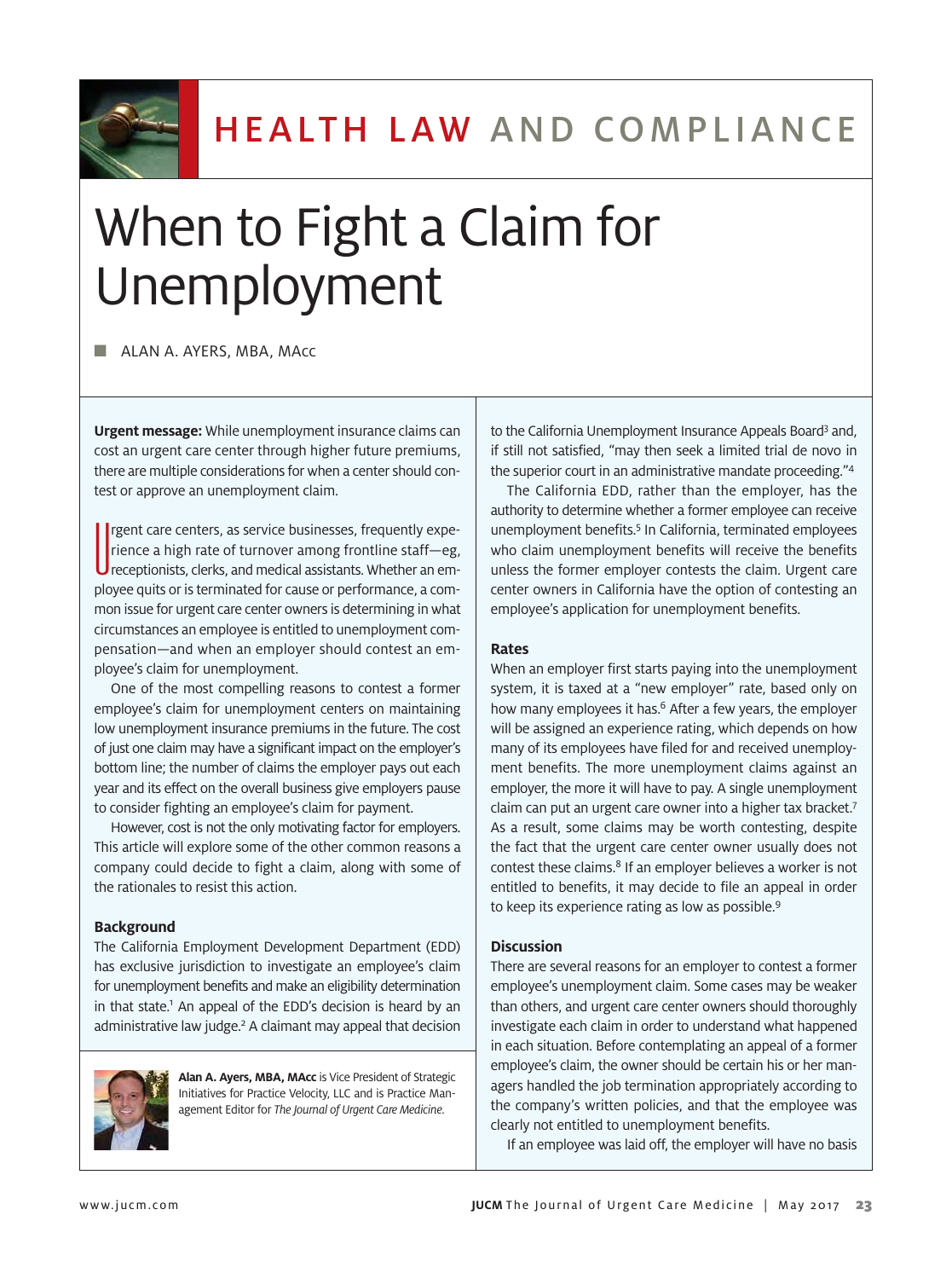

Member FDIC

# **Financing** Exper Exp erts! gent C Ur Care

\$5 million approved in days Fast Track loa ans up to

in the Urgent Care Industry Experienced & knowledgeable

Flexible - no defined "credit box"

low-doc closing process Quick-Close with a a streamlined

no automated d system Extraordinary personal service,



# ON A BUSINESS LOAN 6 MONTHS, NO PAYMENTS A SPECIAL OFFER:

Call Tom Ethen or Robin Studniski Today!



follow us **the limits' stearnsleasing.com** 

# **HEALTH LAW**

to contest an unemployment claim. In addition, there are no grounds to contest the claim if the employee didn't engage in misconduct but was fired for another legitimate reason, such as poor performance, poor judgment, or his or her inability to learn new skills.

In addition to the possible increase in an owner's unemployment insurance rates, these are some of the most common reasons employers contest unemployment claims:10-12 *Misconduct*. In California, the EDD presumes that a terminated employee did not engage in misconduct that would disqualify him or her from receiving unemployment benefits, unless the employer contests the unemployment claim.<sup>13</sup> Given this standard, an urgent care center owner is prudent to contest a claim only if there are sufficient grounds, such the employee engaged in serious misconduct or quit without a compelling reason. The owner should be prepared with a strong, practical reason to contest that claim. When an employee is found to have been engaged in misconduct, an urgent care center owner may elect to forfeit its right to contest an unemployment insurance claim in negotiation of a severance agreement particularly if the fired employee may be litigious. In that instance, the company would agree not to contest his or her unemployment benefits in exchange for the former employee agreeing not to sue the company.

*Wrongful termination*. Another reason to contest a claim is when an employer is concerned that the employee has plans to file a wrongful termination action. The unemployment application process is a valuable undertaking to discover the employee's version of the facts, as well as an excellent opportunity to collect evidence.

*Illegal basis*. The employee's claim alleges an illegal basis for the termination. For example, if an employee was fired for poor performance but claims he or she was terminated for reporting sexual harassment by a manager, an employer cannot allow this to go uncontested.<sup>5</sup>

*Deterrence*. Some employers will contest a claim to act as a deterrent to other workers considering such action, even when they are not entitled to benefits.<sup>14</sup>

*Image*. Similar to the message that is sent to the current staff, there is the public relations side to consider. A business may appear unsympathetic to current employees or to the public if it aggressively contests unemployment claims, even when the business owner has a strong case.<sup>8</sup>

An urgent care center owner should consider the overall cost of mounting an appeal if a claim for benefits is granted. While higher unemployment taxes will have an effect on overall profitability, the same can be said for the effort it takes to contest an unemployment benefit award for a former employee.

# **Contesting a Claim: Preparation**

Prior to contesting an unemployment claim, the owner of an